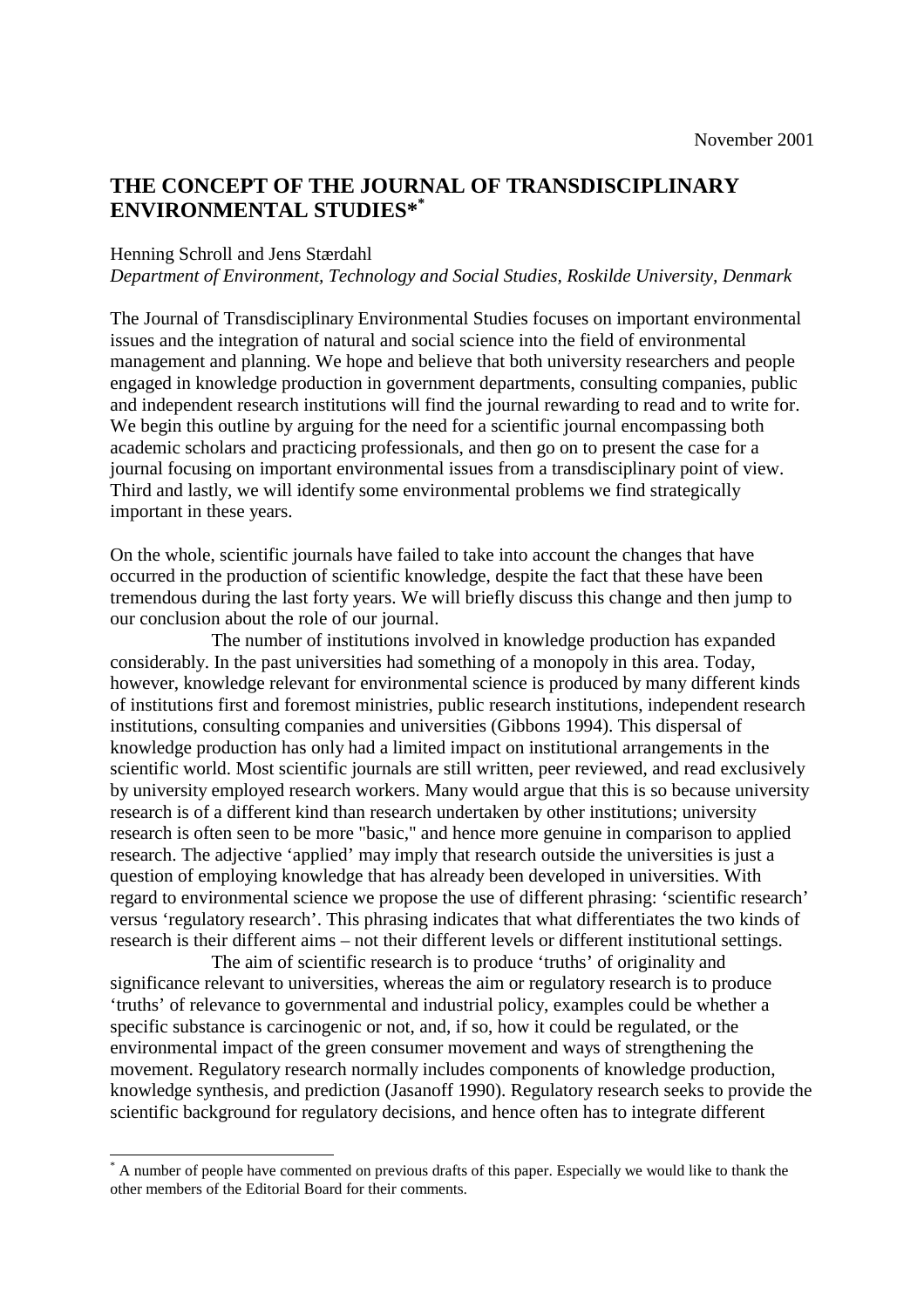strands of knowledge, break new ground and accept lower levels of certainty than those of scientific research. Both undertakings are often quite innovative, but regulatory research is risky, and has often been accused of being flawed. In particular instances this may be so, but it is, nevertheless, a form of "contested" science because it has consequences for regulatory regimes, and because the level of knowledge required to justify regulatory decisions is always open to discussion. We find that scientific research is less often contested in this way. On the other hand scientific research can be criticised for being inward-looking and excessively formalistic – tendencies peer review might even exaggerate. Our intention with this journal is to combine the best from the two worlds. A peer review system will ensure that regulatory research is sound science. We expect that the focus on important environmental issues can ensure that the Journal has relevance and focuses on matters of practical importance. If the journal lives up to our intensions, we believe we have developed a journal for people in government departments, consulting companies, public and independent research institutions, as well as universities engaged in production of knowledge related to the environment.

During the 1960s, Europe saw a growth in the number of environmental problems, and in connection to that there was a corresponding need for specific academic qualifications related to environmental management. Danish environmental legislation has focused on decentralisation and that has created a demand for qualified environmental practitioners in local and regional councils. The environment act of 1973 combined an emergency powers act and a planning act; local decisions were to be taken partly based on assessments of chemical, biological and ecological circumstances and partly based on an economic and social background. That is to say a need was created for transdiciplinary qualifications involving an understanding of a range of disciplines from the natural and social sciences.

Transdisciplinarity should be distinguished from interdisciplinarity. Interdisciplinarity draws upon themes of process and evolution that embrace different disciplines such as physics and biology, and usually requires teamwork and close collaboration between researchers and the phenomena being studied (O'Riordan 1995). Interdisciplinarity might embraces both physical and social systems and in this way it might be transdisciplinary, but in our context research it is only transdisciplinary if it draws upon both natural and social sciences, as well, in some contexts, as the humanities. Transdisciplinarity draws upon a variety of disciplines for information, analysis, and insight, and that means taking more negotiated sciences into the policy realm and engaging with the

public. This is needed because societal understanding is vital to the conduct of sciences under conditions of great uncertainty, value conflict and data ambiguity which pervade contemporary society.

Based on these experiences and discussions in the editorial board a framework for the content of the journal appears. Figure 1 shows 3 circles that illustrate important areas of interest, and the research to be published in the journal should focus on the common area.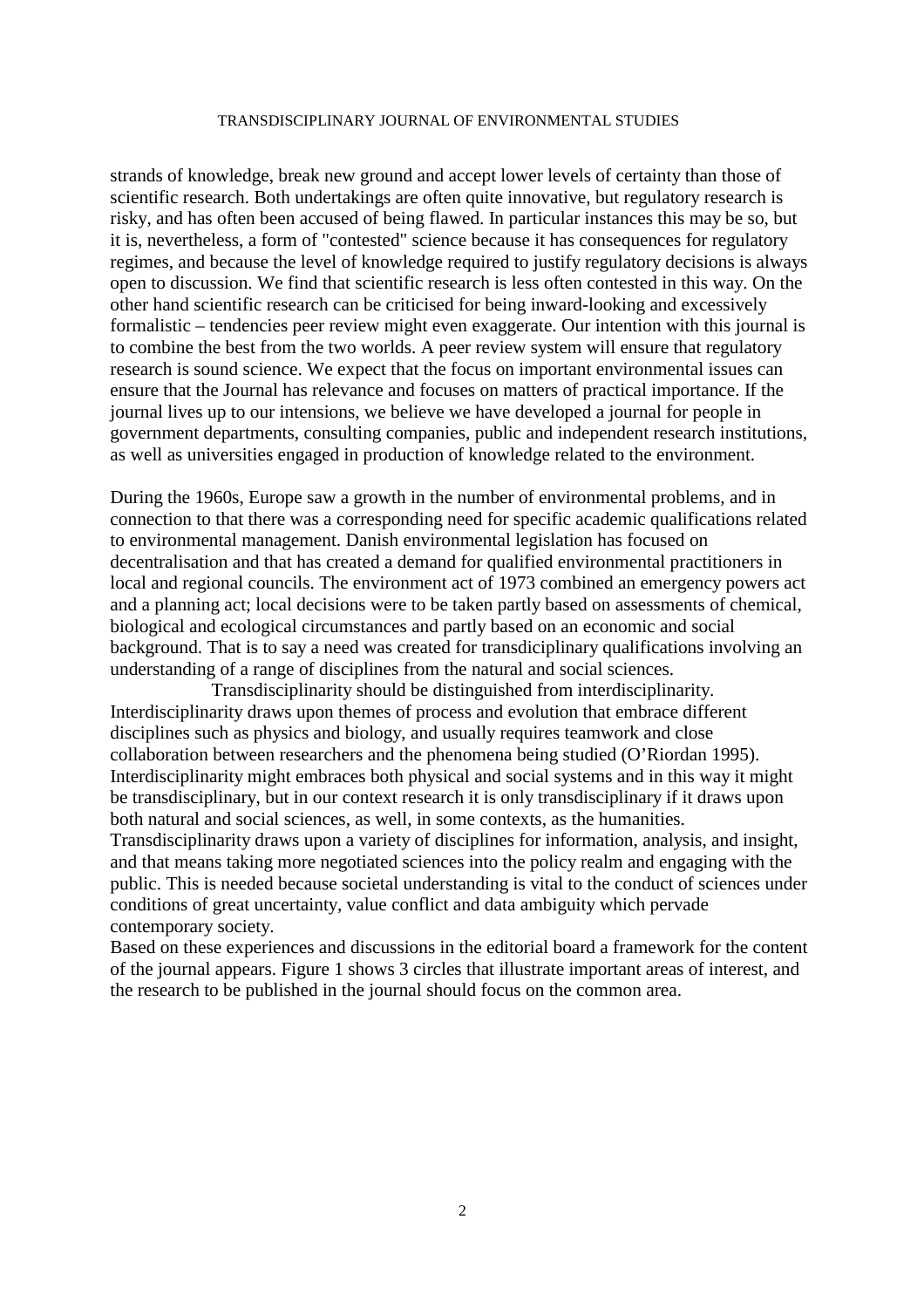

Figure 1: The circles illustrate: a) Planning and Regulation, b) Environmental Issues c) Transdisciplinarity. The common grey area is the focus of TES journal.

a) *Planning and Regulation.* We define planning and regulation in its broad sense as all forms of social control over, or influence on, activities that are valued by society. Thus it includes both deliberate state command and control regulation as well as the green consumers impact on industry. And it includes both approaches focusing on understanding as well as approaches focusing on strategies for solving environmental problems.

b) *Environmental issues* of relevance to society and the actual environmental discussion. The problems should be of a certain importance and that will of course change as the environmental discussion continues. The environmental public debate among government, NGO's, scientists, business people, citizens etc. constitutes environmental problems and the need of regulation.

b) *Transdisciplinarity*. The journal focuses on studies, which include disciplines from natural sciences and social sciences. Not all problems have this element of transdisciplinarity and as a consequence we limit ourselves to certain environmental issues because we believe there is a scientific need of developing this specific field. It might be difficult to find research where natural science and social science are equally balanced but that is what we are aiming at. On the other hand we will accept non-balanced articles as long as they try to enter into a dialogue with the other scientific field.

## **Important Environmental problems**

It is to some degree possible to foresee the rise of environmental problems. A governmental need of transdisciplinary research appeared in many industrialized countries in the eighties and research centres were established. In Denmark, regulatory science is sometimes called strategic research, which has some of the same transdisciplinary features as mentioned earlier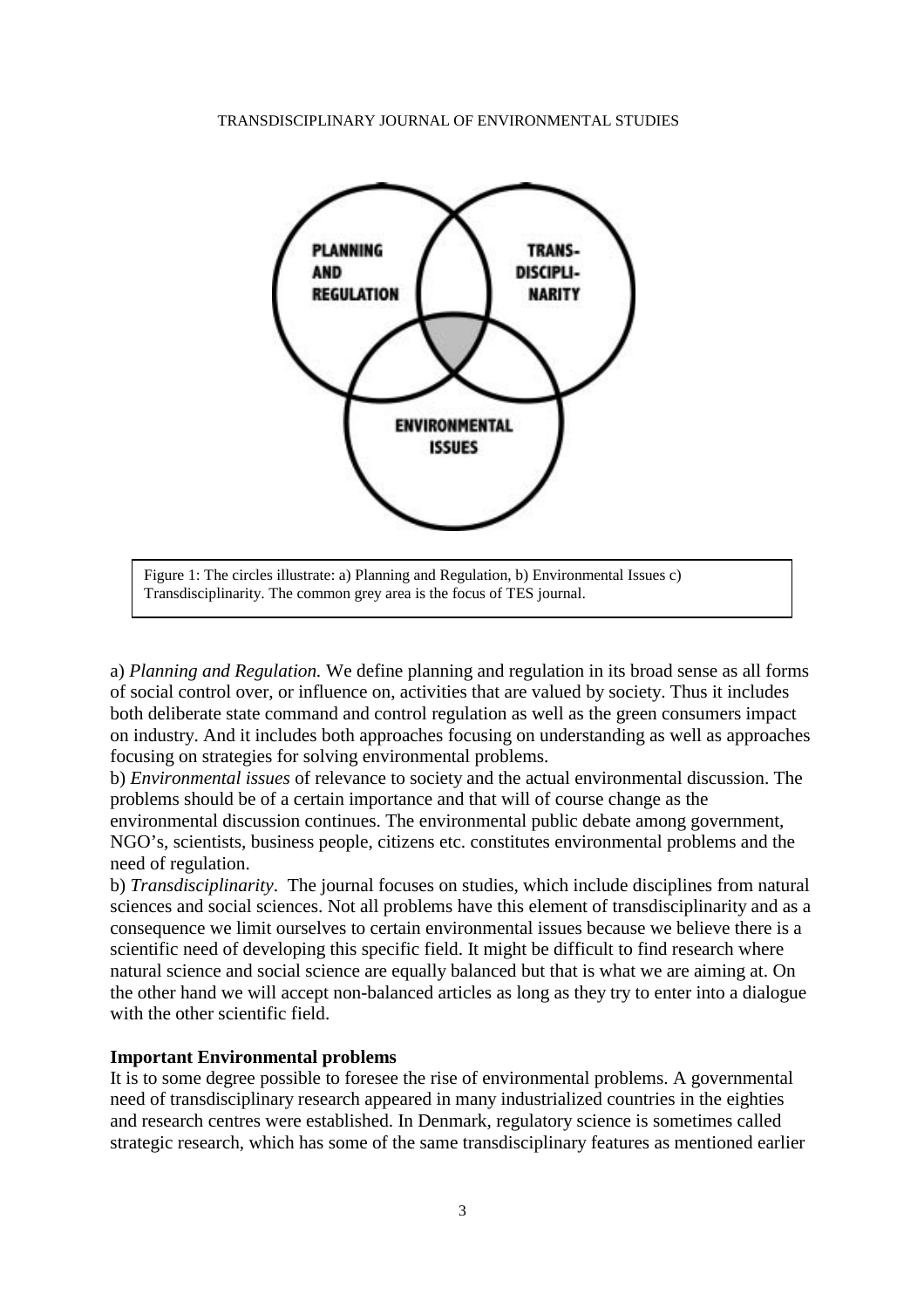in this paper. The strategic studies consider environmental problems in a dynamic sequence of driving forces (see Figure 2).



Figure 2. The Environmental Political Dynamics. The industry and others have different emissions to the environment which have unwanted effects on nature and human beings (Full Arrows). The society might prioritise among these effects and execute regulation to mitigate some of them (Dotted Arrows). (Modified from Holten-Andersen 1998)

The diagram (in Figure 2) illustrates important elements of the dynamic of environmental problems. Projects and activities lead to emissions into the environment, and effects arise when the impact is undesirable for other social groups. The pollution load is always related to one or more production/social activities such as area use, resource utilization, manufacturing, transportation, agricultural production, fishery, forestry and consumption. Many elements are involved in comprehending the environmental problems. Scientific documentation of risks, monitoring, pressure from NGO's, media and general public awareness might over time initiate an environmental policy and regulation.

From experience we know that under certain societal circumstances, when a conflict has attained a certain magnitude, the governmental system will generate corresponding environmental regulations (Andersson 1992).

A number of environmental issues can be identified as examples of problems that presently will cover the scope of the journal.

*Climate change***:** An international agreement was negotiated in Kyoto, and the Kyoto protocol has been launched. The US refuses to sign the protocol and argues that  $CO<sub>2</sub>$  sinks should be included and accepted in a higher degree in the protocol. As an example of a problem for further studies a phrasing can be as follows: "Should natural sinks play a role in the international attempts to control  $CO<sub>2</sub>$  discharges?"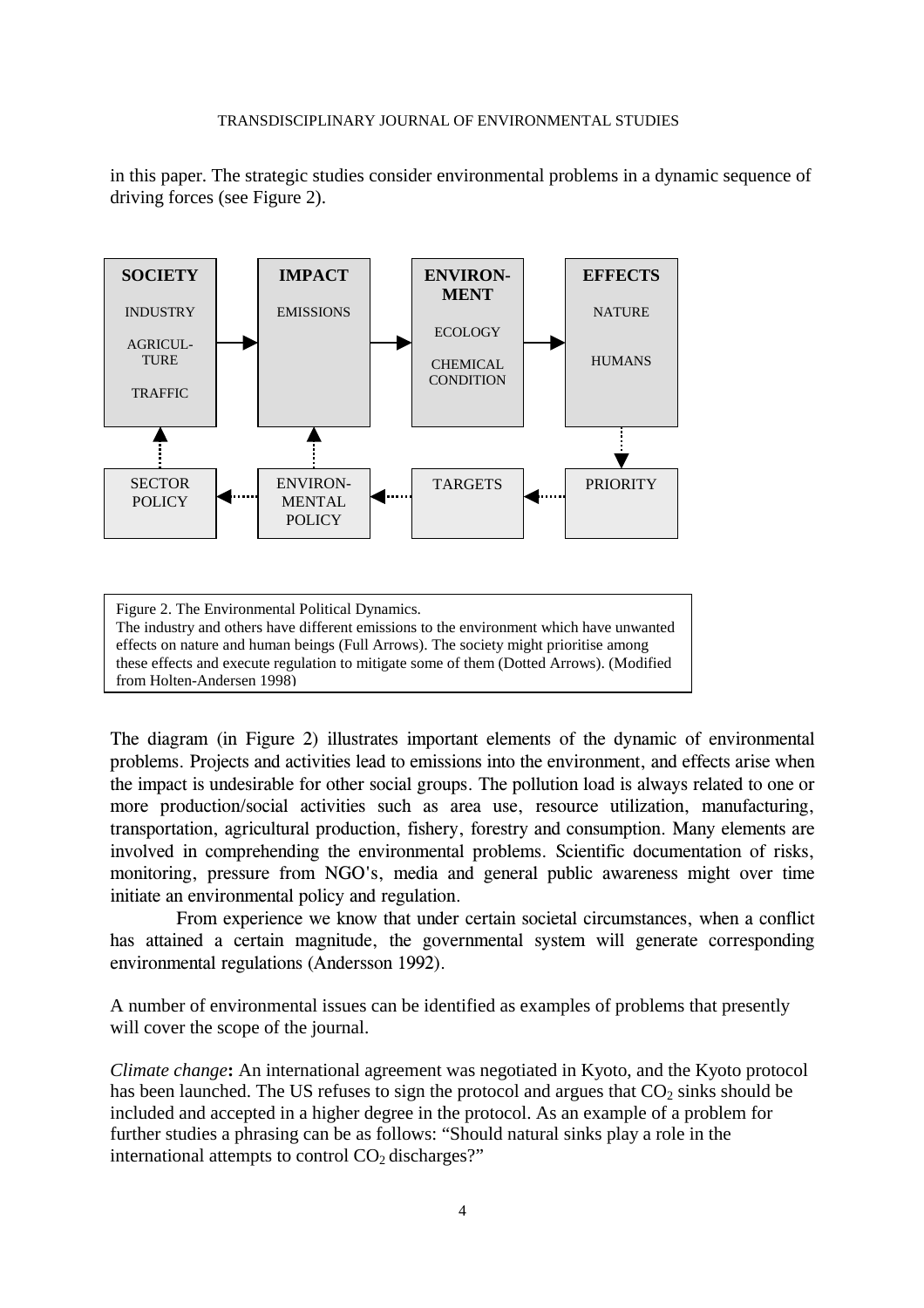It is an environmental problem that concerns both international planning and regulation. The natural science part is to establish the knowledge of natural sinks like different kinds of forests, moors, farmland etc. The social part of the research deals with problems of including sinks in the protocol and how to establish an efficient control system.

*Use of chemicals:* For many years chemicals used in industry and household consumption have been environmental regulated on the basis of different kinds of test methods which are mostly designed so that an organism is exposed to one or two substances following which, a response is measured. Recently the precautionary principle has been introduced and applied to the situation where a regulation should take place even there is no firm scientific proof of a certain impact. A study can deal with the extent to which: "The precautionary principle has been reflected in environmental management in different countries?"

The contribution of natural science is to aid the definition of the precautionary principle, whilst social science prescribes methods for comparing different regulatory systems.

*Biodiversity:* The Biodiversity convention came into force in 1993, and the discussion has focused on rainforests in tropical countries where particularly high numbers of species are found per area. But the protection of diversity is also relevant in temperate countries like Denmark where most of the area is farmland. A relevant study can then elucidate: "How can crop rotation increase biodiversity in farmlands?"

The natural science literature contain results of diversity of different groups of plants and animals in certain crops and social science is necessary to study the economic costs of more diversity in farming.

*Valuing ecosystems:* The Danish Economic Council has introduced a concept of "genuine saving" which is to say that the capital of machines, buildings, nature, fresh air, knowledge can be priced and compared. A society can use resources such as oil, if the income is used for education, roads or other things that make the society richer. A possible paper could deal with: "Environmental consequences of valuing ecosystems."

From an ecological point of view it is difficult to accept a certain price of, for example, a moor, while it make sense to an economist.

*Environment and economy:* In some industrialised Western countries the growth of GNP is higher than the related national use of fossil energy. There seems to be a reduced use of resources per produced unit and consequently a reduced amount of pollution. An actual paper could go deeper into an explanation of such phenomenon: " Is decoupling between economic growth and pollution a myth or reality?"

The natural scientific study can consider whether improved technological efficiency is really reducing the resource consumption, and social scientists can assess the role of the environmental management.

*Traffic:* Small particles from diesel driven lorries are hazardous to human lungs. Small particles are suspected of causing 22 deaths in Denmark per annum. A potential paper for TES journal is: "Can a filter which reduces the amount of small particles which are emitted from diesel engines be called a sustainable solution?"